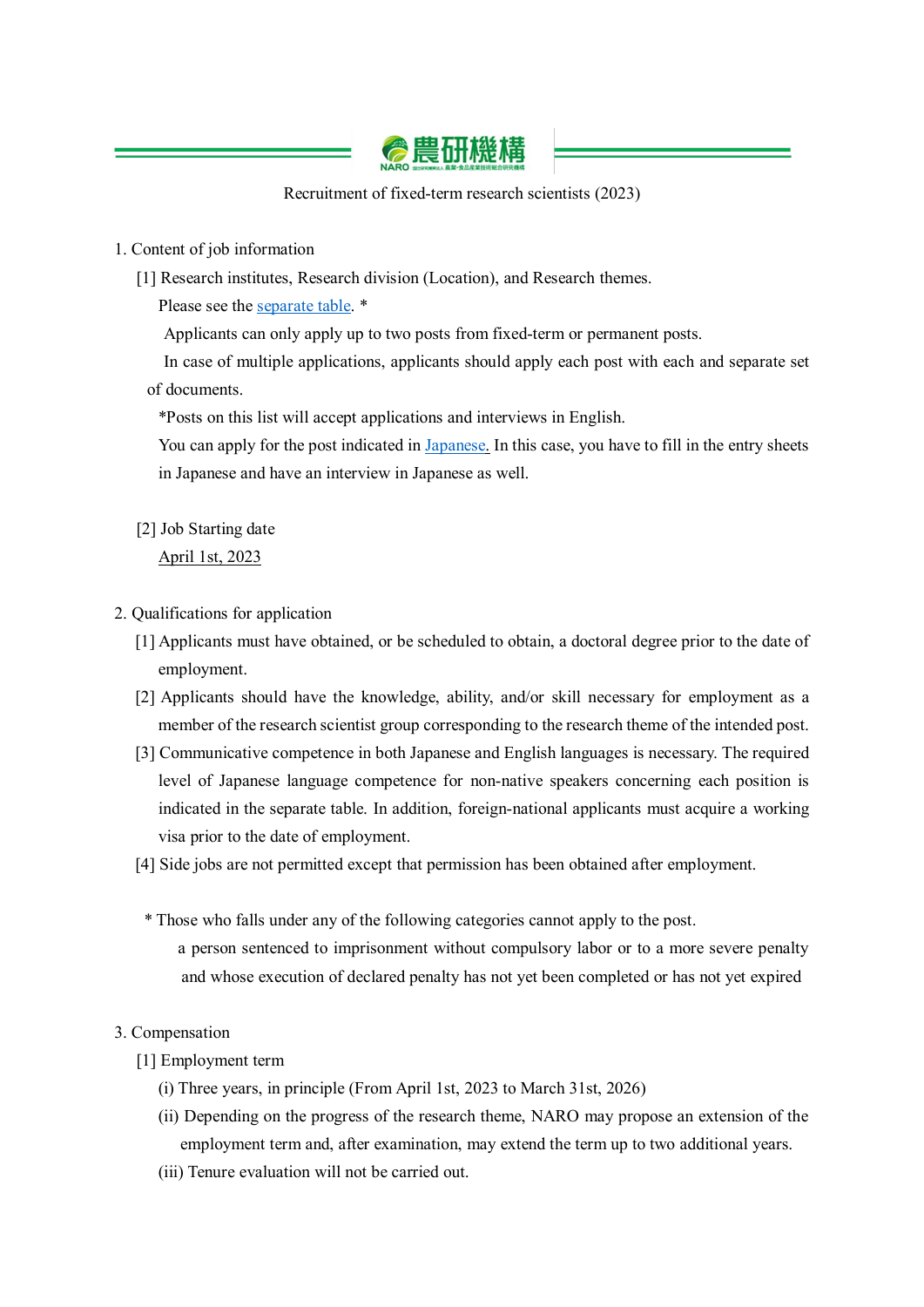#### [2] Salary

- (i) Calculated in accordance with the regulation of NARO.
	- Scheduled monthly salary is 337,000JPY (gross).
- (ii) Bonus payment will be paid twice a year in accordance with the regulation of NARO.
- (iii) Area allowance, transport allowances, overtime compensation and any other\* will be given in accordance with the regulation of NARO.
	- \* There are no dependency allowance and no house allowance.
	- \* The salary is subjected to changes in case of a revision of regulation.
- [3] Employment Status
	- (i) Work Days: From Mondays to Fridays
	- (ii) Work Hours: In principle, a discretionary labor system for professional work. \* The flex time system is also available
	- (ii) Holidays: Saturdays and Sundays, National holidays, 12/29 to 1/3
	- (iii) Paid Leaves: Annual paid leave, Summer holidays, Sick leave, Marriage leave, Maternity leave and, other leaves are offered based on the regulation of NARO.
	- (iv) Social Insurances:

The Ministry of Agriculture, Forestry and Fisheries Mutual Aid Associations,

Employment insurance, Workers' compensation insurance, etc.

- 4. Application documents
	- [1] An entry sheet [\(download the format\)](https://www.naro.go.jp/english/contents/files/6bb26c4878d32c39cedbff6840475b65.xls)

File name: Post No.-Applicant' s family name-1.xls Example: N501-Williams-1.xls

The application form has been modified this year. Submissions using the old forms are not accepted.

[2] A summary of current research and major achievements

File name (example): N501-Williams-2.pdf

Summery should be written in free format and must be in one page, A4 size.

[3] A list of publications [\(download the format\)](https://www.naro.go.jp/english/contents/files/e83bdab5ba2c4ae9679f0ee759a529ff.xls)

File name (example): N501-Williams-3.xls

[4] Major publications

File name (example): N501-Williams-4.pdf

Applicants can attach up to five publications as major publications.

- One unified PDF file is recommended.
- [5] Your future ambitions for the research theme

File name (example): N501-Williams-5.pdf

Future ambitions should be written in free format and must be in one page, A4size.

[6] One letter of recommendation

This recommendation letter should be written in one page, A4 size and must include the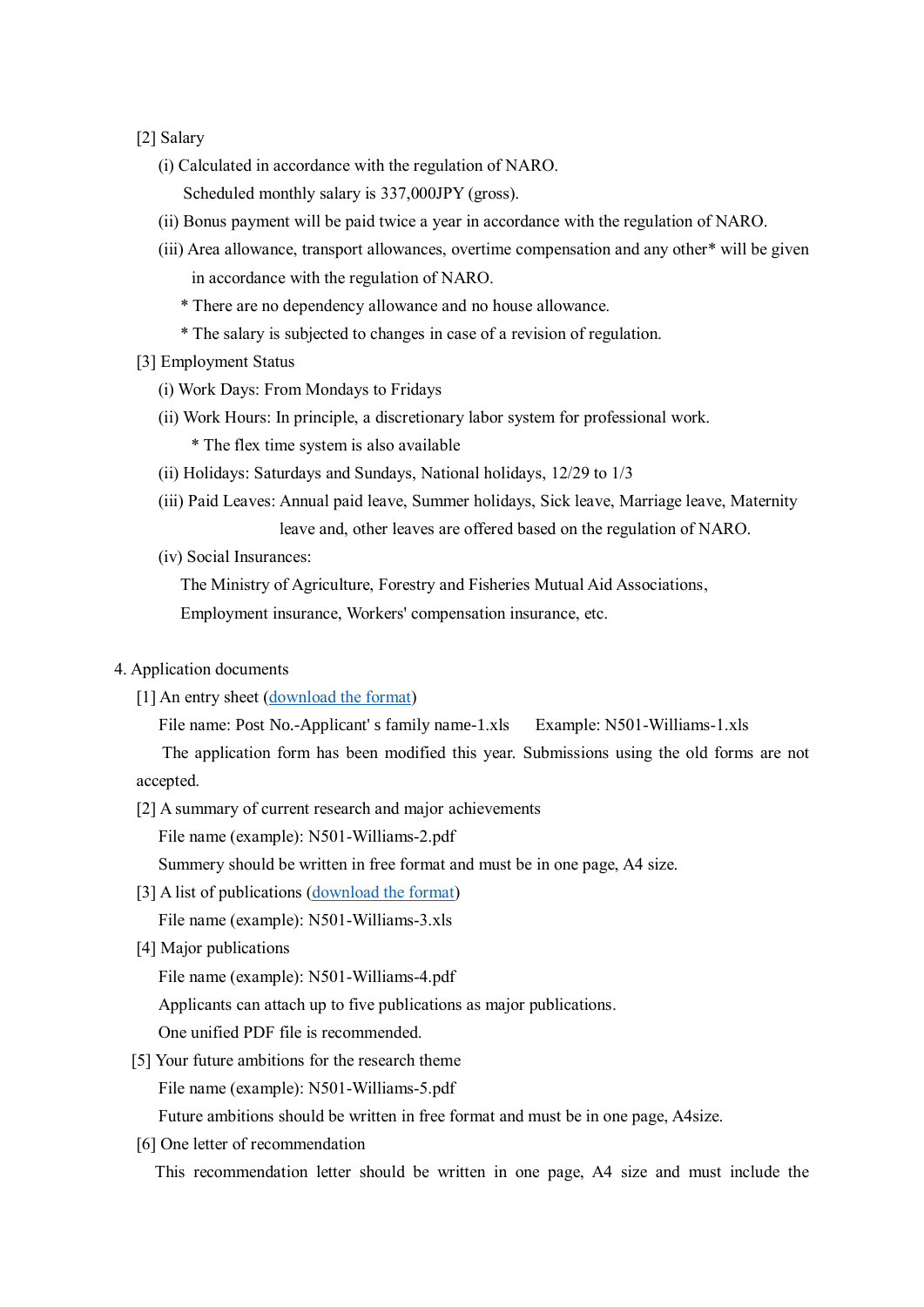information of recommender, such as, name, affiliation, title, phone number, and e-mail address of recommender. The manuscript signature of the recommender is mandatory.

\* Current NARO employees cannot be a recommender.

File name (example): N401-Williams-6.pdf

#### [Note]

 Submitted documents are strictly protected under NARO's Privacy Policy and will be used only for the purpose of applicant screenings concerning the recruitment of the year 2022. Applicant's personal information will not be disclosed, transferred, or loaned to a third party under any circumstances without legitimate reasons. Documents will not be returned.

#### 5. E-mail destination address

[1] Documents should be submitted by e-mail to

saiyoh@naro.affrc.go.jp

[2] Title of the e-mail:

(Number of post) - (Family name of applicant)

Example: N501-Williams

 [3] In the case of multiple applications, applicants should submit each post with each set of documents in separate e-mails.

### 6. Deadline

The documents must arrive by 13:00 on Wednesday, July 27th, 2022 (Japan Standard Time).

### 7. Screening

- [1] The selection committee of NARO will perform its initial evaluation based on the documents from early August.
- [2] The second evaluation (oral interview including 10 minutes presentation about your research) will be carried out in Tsukuba City from late August to early September. The detail about the interview will be informed after the first selection.
	- \* The above dates are the currently scheduled dates and are subject to changes. NARO will inform applicants of any change of the schedules.

\* The schedule, method and location of the interview are currently planned and may be changed to online interviews, etc. depending on the situation of COVID-19. In that case, the applicant will be notified.

## 8. Inquiries

 Questions regarding employment at NARO should be addressed to Department of Personnel Management, National Agriculture and Food Research Organization (NARO).